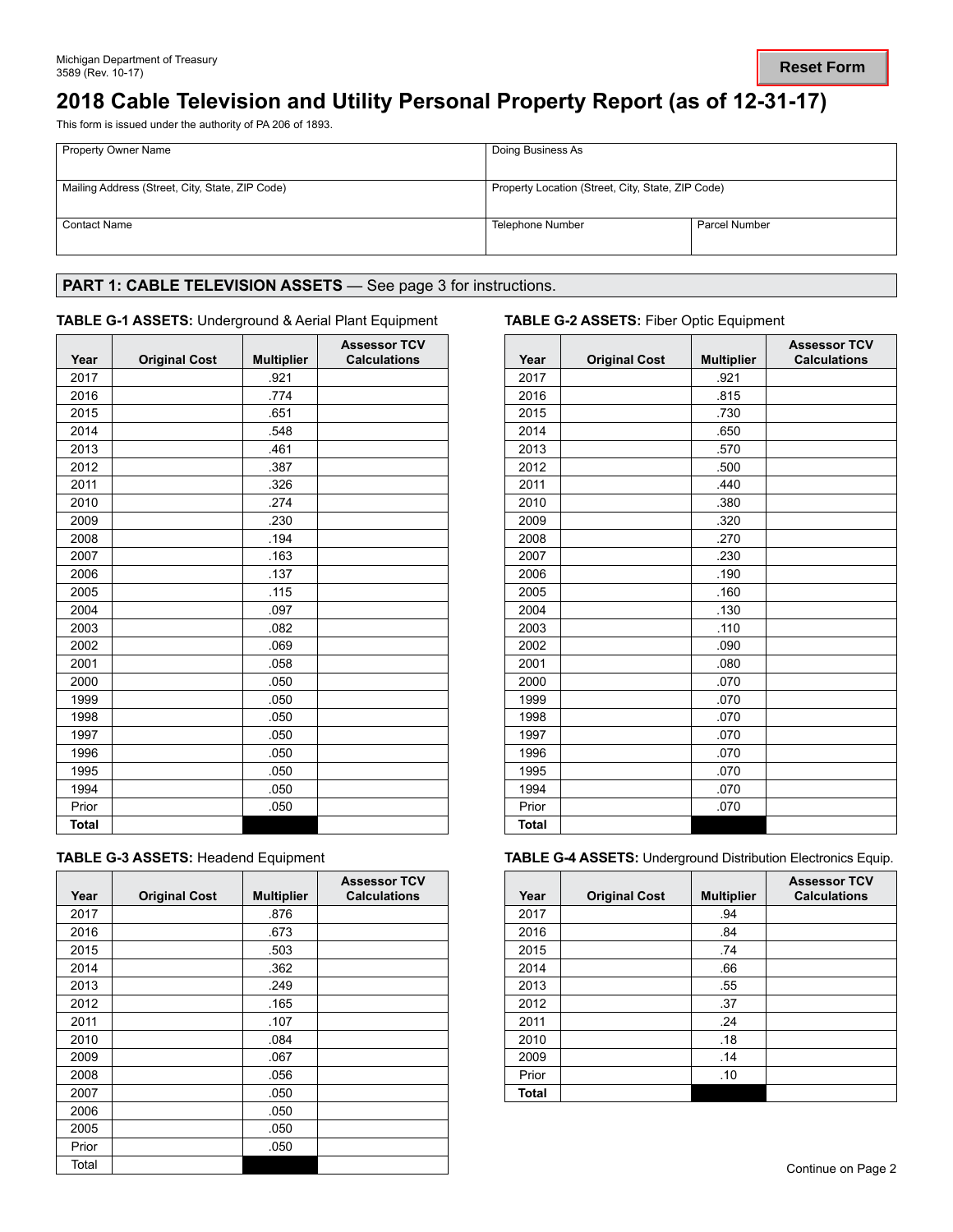| Year  | <b>Original Cost</b> | <b>Multiplier</b> | <b>Assessor TCV</b><br><b>Calculations</b> |
|-------|----------------------|-------------------|--------------------------------------------|
| 2017  |                      | .94               |                                            |
| 2016  |                      | .84               |                                            |
| 2015  |                      | .74               |                                            |
| 2014  |                      | .66               |                                            |
| 2013  |                      | .55               |                                            |
| 2012  |                      | .45               |                                            |
| 2011  |                      | .34               |                                            |
| 2010  |                      | .30               |                                            |
| 2009  |                      | .25               |                                            |
| 2008  |                      | .15               |                                            |
| 2007  |                      | .15               |                                            |
| 2006  |                      | .15               |                                            |
| 2005  |                      | .15               |                                            |
| Prior |                      | .15               |                                            |
| Total |                      |                   |                                            |

## **TABLE G-5 ASSETS:** Aerial Distribution Electronics Equip.

## **PART 2: UTILITY ASSETS** — See page 3 for instructions.

| Year  |                      |                   | <b>Assessor TCV</b><br><b>Calculations</b> | Year  |                      |  |
|-------|----------------------|-------------------|--------------------------------------------|-------|----------------------|--|
|       | <b>Original Cost</b> | <b>Multiplier</b> |                                            |       | <b>Original Cost</b> |  |
| 2017  |                      | .93               |                                            | 2017  |                      |  |
| 2016  |                      | .87               |                                            | 2016  |                      |  |
| 2015  |                      | .81               |                                            | 2015  |                      |  |
| 2014  |                      | .76               |                                            | 2014  |                      |  |
| 2013  |                      | .71               |                                            | 2013  |                      |  |
| 2012  |                      | .67               |                                            | 2012  |                      |  |
| 2011  |                      | .63               |                                            | 2011  |                      |  |
| 2010  |                      | .59               |                                            | 2010  |                      |  |
| 2009  |                      | .55               |                                            | 2009  |                      |  |
| 2008  |                      | .51               |                                            | 2008  |                      |  |
| 2007  |                      | .47               |                                            | 2007  |                      |  |
| 2006  |                      | .43               |                                            | 2006  |                      |  |
| 2005  |                      | .39               |                                            | 2005  |                      |  |
| 2004  |                      | .35               |                                            | 2004  |                      |  |
| 2003  |                      | .32               |                                            | 2003  |                      |  |
| Prior |                      | .32               |                                            | Prior |                      |  |
| Total |                      |                   |                                            | Total |                      |  |

| <b>TABLE J ASSETS: Gas Transmission</b> |  |
|-----------------------------------------|--|
|-----------------------------------------|--|

|       |                      |                   | <b>Assessor TCV</b> |       |                      |                |
|-------|----------------------|-------------------|---------------------|-------|----------------------|----------------|
| Year  | <b>Original Cost</b> | <b>Multiplier</b> | <b>Calculations</b> | Year  | <b>Original Cost</b> | <b>Multipl</b> |
| 2017  |                      | .97               |                     | 2017  |                      | .99            |
| 2016  |                      | .91               |                     | 2016  |                      | 1.00           |
| 2015  |                      | .86               |                     | 2015  |                      | 1.01           |
| 2014  |                      | .81               |                     | 2014  |                      | 1.02           |
| 2013  |                      | .76               |                     | 2013  |                      | 1.03           |
| 2012  |                      | .71               |                     | 2012  |                      | 1.04           |
| 2011  |                      | .67               |                     | 2011  |                      | 1.05           |
| 2010  |                      | .63               |                     | 2010  |                      | 1.06           |
| 2009  |                      | .59               |                     | 2009  |                      | 1.08           |
| 2008  |                      | .56               |                     | 2008  |                      | 1.10           |
| 2007  |                      | .53               |                     | 2007  |                      | 1.12           |
| 2006  |                      | .51               |                     | 2006  |                      | 1.14           |
| 2005  |                      | .49               |                     | 2005  |                      | 1.16           |
| 2004  |                      | .47               |                     | 2004  |                      | 1.18           |
| 2003  |                      | .45               |                     | 2003  |                      | 1.20           |
| Prior |                      | .45               |                     | Prior |                      | 1.20           |
| Total |                      |                   |                     | Total |                      |                |
|       |                      |                   |                     |       |                      |                |

### **TABLE H ASSETS:** Gas Distribution **TABLE I ASSETS:** Electric Transmission and Distribution

| <b>Assessor TCV</b><br><b>Calculations</b> | Year         | <b>Original Cost</b> | <b>Multiplier</b> | <b>Assessor TCV</b><br><b>Calculations</b> |
|--------------------------------------------|--------------|----------------------|-------------------|--------------------------------------------|
|                                            | 2017         |                      | .96               |                                            |
|                                            | 2016         |                      | .93               |                                            |
|                                            | 2015         |                      | .90               |                                            |
|                                            | 2014         |                      | .86               |                                            |
|                                            | 2013         |                      | .82               |                                            |
|                                            | 2012         |                      | .78               |                                            |
|                                            | 2011         |                      | .74               |                                            |
|                                            | 2010         |                      | .70               |                                            |
|                                            | 2009         |                      | .67               |                                            |
|                                            | 2008         |                      | .64               |                                            |
|                                            | 2007         |                      | .61               |                                            |
|                                            | 2006         |                      | 58                |                                            |
|                                            | 2005         |                      | .55               |                                            |
|                                            | 2004         |                      | .52               |                                            |
|                                            | 2003         |                      | .50               |                                            |
|                                            | Prior        |                      | .50               |                                            |
|                                            | <b>Total</b> |                      |                   |                                            |

## **TABLE K ASSETS: Fluid Pipeline**

| <b>Assessor TCV</b><br><b>Calculations</b> | Year  | <b>Original Cost</b> | <b>Multiplier</b> | <b>Assessor TCV</b><br><b>Calculations</b> |
|--------------------------------------------|-------|----------------------|-------------------|--------------------------------------------|
|                                            | 2017  |                      | .99               |                                            |
|                                            | 2016  |                      | 1.00              |                                            |
|                                            | 2015  |                      | 1.01              |                                            |
|                                            | 2014  |                      | 1.02              |                                            |
|                                            | 2013  |                      | 1.03              |                                            |
|                                            | 2012  |                      | 1.04              |                                            |
|                                            | 2011  |                      | 1.05              |                                            |
|                                            | 2010  |                      | 1.06              |                                            |
|                                            | 2009  |                      | 1.08              |                                            |
|                                            | 2008  |                      | 1.10              |                                            |
|                                            | 2007  |                      | 1.12              |                                            |
|                                            | 2006  |                      | 1.14              |                                            |
|                                            | 2005  |                      | 1.16              |                                            |
|                                            | 2004  |                      | 1.18              |                                            |
|                                            | 2003  |                      | 1.20              |                                            |
|                                            | Prior |                      | 1.20              |                                            |
|                                            | Total |                      |                   |                                            |